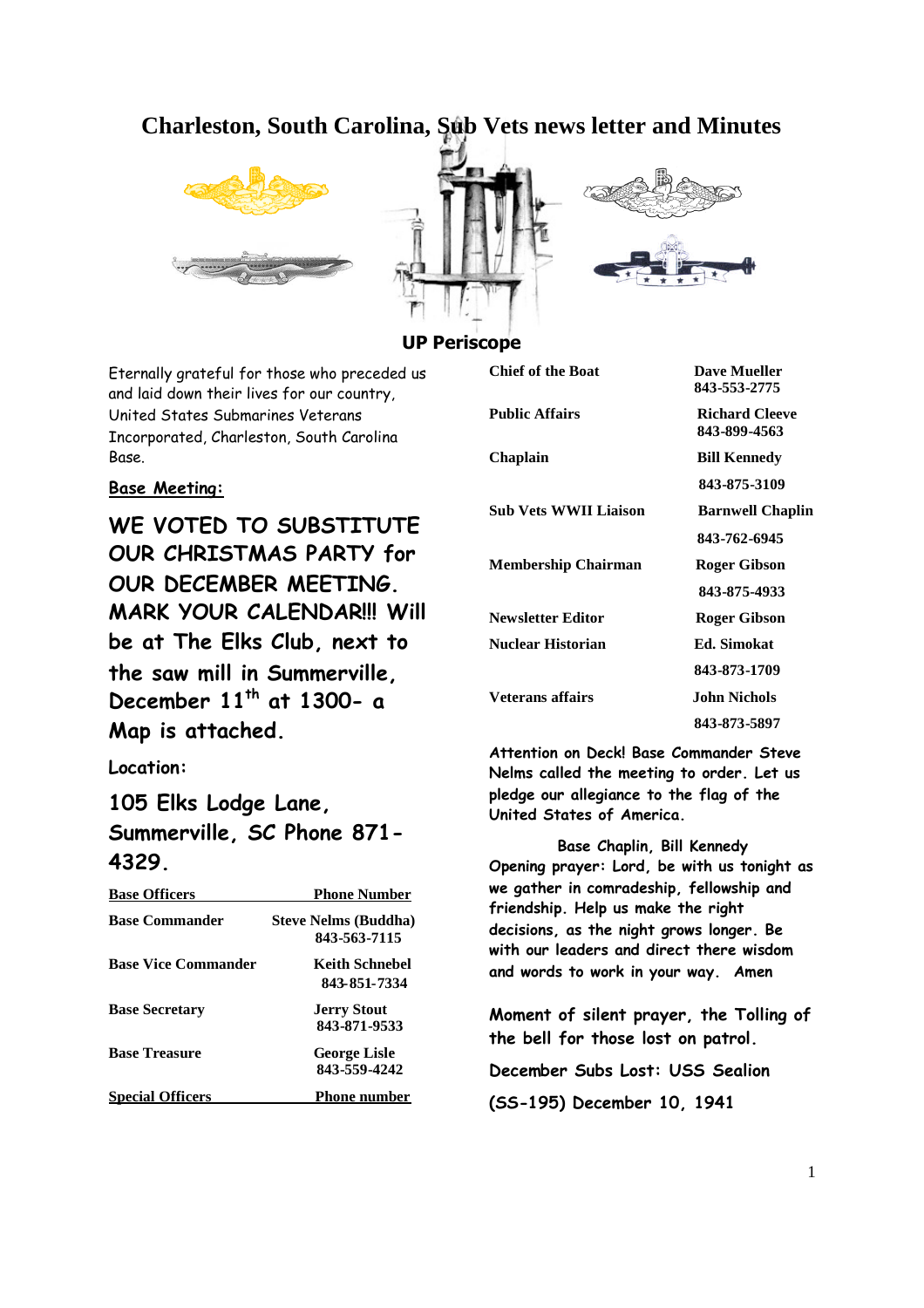## Our Creed

**To perpetuate the memory of our shipmates who gave their lives in the pursuit of their duties while serving their country. That their dedication, deeds, and supreme sacrifice be a constant source of motivation toward greater accomplishments, Pledge loyalty and Patriotism to the United States Government**

**Cob:**

**The board was polled "we have a "Quorum"**

*Minutes of the November 11th meeting*

**Base Commander – Steve Nelms call to order.**

**INTRODUCTIONS New persons introduced including Tom, Walter, Jeff, Russ and Clyde. Welcome aboard.**

**TREASURY REPORT Financial report given by George. He has returned to full duty. Great to have him back on the team.**

**SECRETARY REPORT Minutes approved as written.**

**STOREKEEPER REPORT Curly displayed a Submarine Veterans jacket again tonight Cost is \$65.00. Make checks out to Curly for items purchased; get ready for a cold winter with one of these jackets. His condition is more than straight, has a neck brace on due to a broken neck suffered in a fall however he is adjusting.**

**CHAPLIN REPORTS No sick news tonight. Bill Kennedy displayed extreme character in his presentation.**

**PUBLIC AFFAIRS Richard Cleeve reported that new pictures are available on the Web. Take a look under www.ussvicb.com.**

**SUBVETS WWll: Barney; in hospital had a procedure done for his heart. Our prayers go out for a speedy recovery. Lee Allison has nothing new to report at the meeting. All members are welcome to attend the monthly meeting at Ryan's Steakhouse. Additional members are needed to keep**

**the organization going. There are only a handful of members that attend meeting which is held the 3rd Thursday of every other month.**

**Reminder**

**Please fill up the tip jar for the food provided! This is not a free item we need to show the ladies our appreciation for the work the do for us at the VFW. keep the Tip Jar full!**

#### **COB REPORT**

**Keep the faith on our troops over in Iraq. A collection was made to offset the cost of postage for military members for the upcoming holidays. Blue Starr Mothers were very pleased with our donation collected last meeting thank you to all that gave!**

**The Christmas Party is scheduled for 11 December 2004. We will need volunteers to help contact Bill Roberts at 875-0191. Casino Night(s) are becoming successful; several have been held so far and have brought us some profit. COB went into detail on the upcoming events, stressed the importance of keeping the brotherhood alive in the organization and**

**encouraged all to reach out to those they do not know.**

**If any members need business cards (generic)! They are available from the COB.**

**Parade Season is here.**

**COB anticipates and expects a good turnout of Subvets. If you volunteer, then participate. No excuses!!! Depth Charge fund is going well. Casino Night continues to be a success in money rising. Submarine License Plates is still ongoing. No news from the Statehouse. And finally, the Scholarship fund has exceeded \$570.00. Great job! The Madness continues.**

**ACTIVE DUTY MEMBERS: Four active duty members were introduced. Three recruiters, one Nuclear Power Sailor Welcome aboard.**

**End of minutes**

**Jerry Stout, Base Secretary**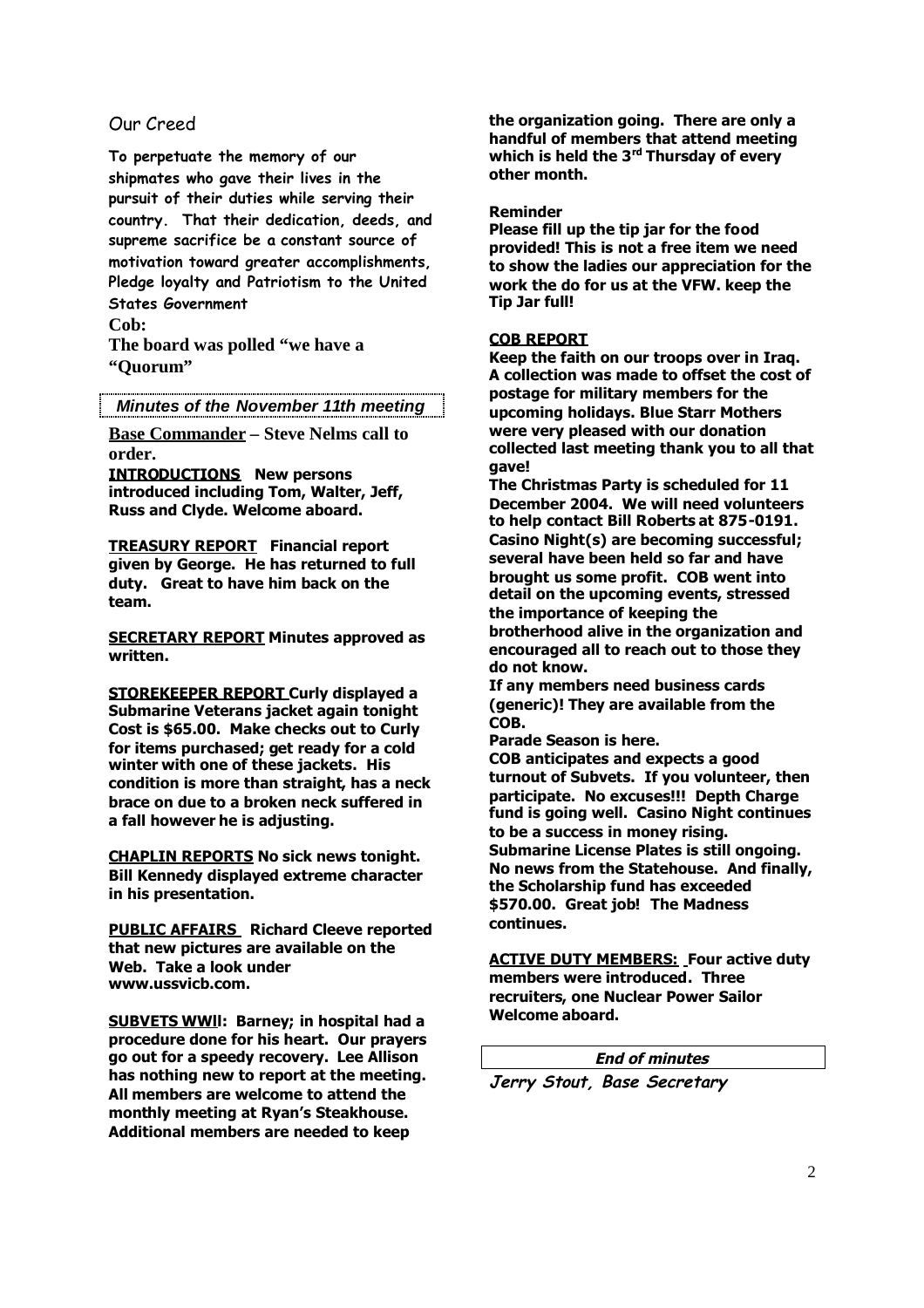**Shipmates Listen up: December is a very busy month, we have** t**hree parades and a Christmas party.**

**12/2/2004 Thursday Harleyville Parade the float will leave Buddha's at 1815 Line up 1830 Start 1900**

**12/4/2004 Saturday St George Parade The float leaves Buddha's at 1530 Line up 1600 Starts 1700**

**12/5/2004 Sunday Summerville Parade Line up 1700 Starts 1800**



**12/11/2004 Saturday Sub Vets Christmas Party at the Elks in Summerville at 1300**

**The Sub-Vets WWII Christmas party will be on Thursday the 16 th at the Summerville Ryan's time is 1200.** Please bring a gift, for a man or woman for the local nursing home.

### **Reminder**

**WE VOTED TO SUBSTITUTE OUR CHRISTMAS PARTY FOR OUR DECEMBER MEETING. MARK YOUR CALENDAR!!! If you show up at the VFW, you will be quite lonely.**

## **Casual news**

**The Christmas party, we encourage everyone to attend, all family members** **are welcome and any guests you want to bring, but please let Stacy and Lee know so we can get a accurate count, call Stacy at home, 556-6369, the party is at the ELKS Club, you must sign as a guest of the Elks at the door, no wine or liquors on your table, we will supply the Beer soda and coffee – the Elks Bar will be open to buy wine or a drink.**

**Other information, Dues! This is the last month for cheap life tine membership in national; January 1st 2005 is too late if you just pay regular dues please send them to Jerry Stout.**

**To clarify our base dues for life membership is 100 dollars is and always was, it is in our bylaws not the 50 dollars that was for national if you were over 65, some of our members didn't understand this, sorry for the miscommunication.**

#### **Heads Up**

**Yard sale, we need items "Donations" for this venture, need planning and location somewhere in the Summerville area and advertisement all those interested in helping contact Steve and the Cob.**

**Thanks for all those who attended the Veterans functions, Sunday in Charleston and Summerville the 11th .**

**Sub-vets WWII, start thinking of how we can assist them in the up coming convention in Charleston "Possible" 2006, this is still in the working stage, many members have hosted conventions and can be a tremendous help to our WWII shipmates**